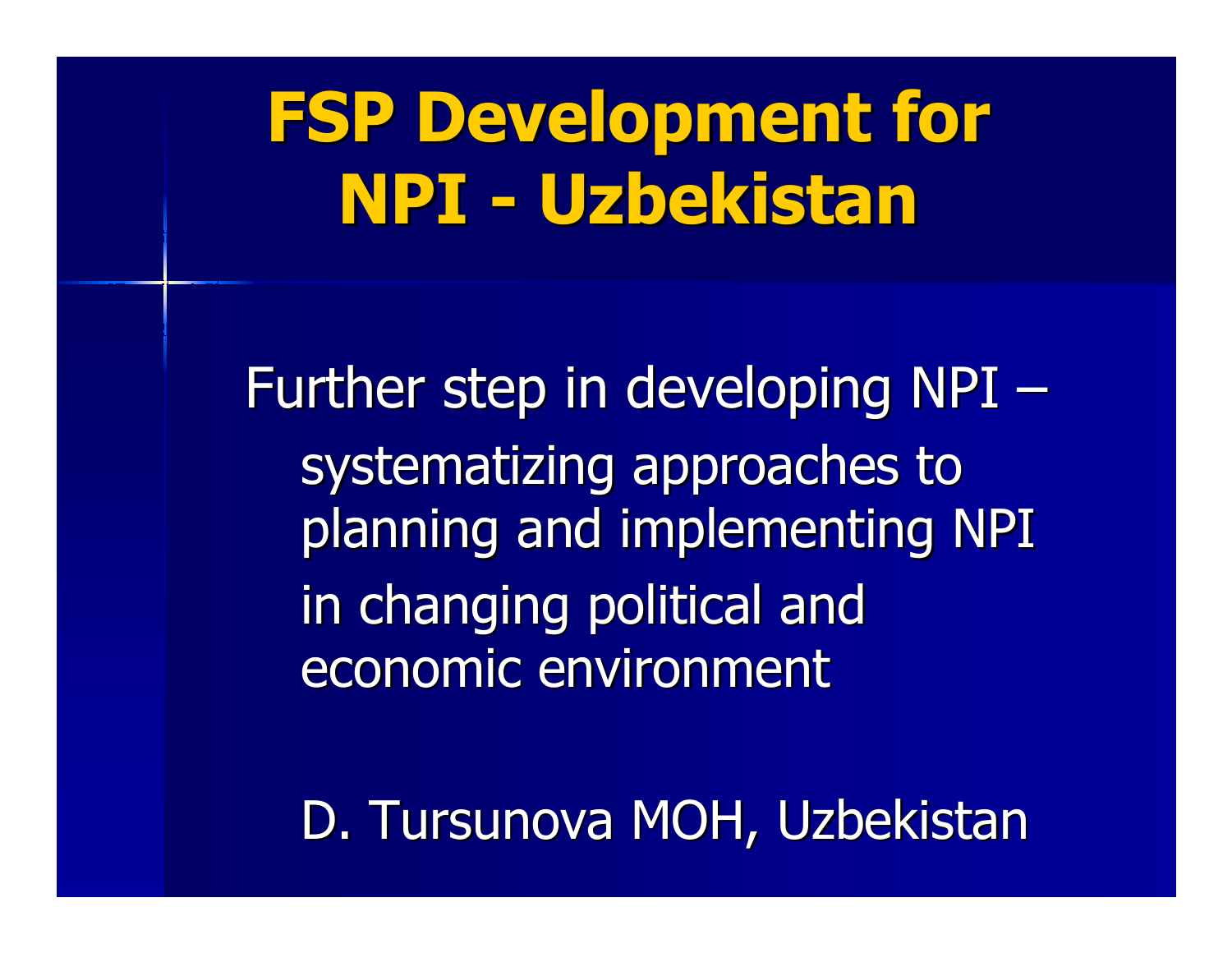## **NPI Goals and Objectives NPI Goals and Objectives**

- **Maintaining high coverage rates for Maintaining high coverage rates for** EPI-vaccines: BCG, DTP, OPV, Measles, Mumps, Hepatitis -B
- **Reducing measles morbidity to less** than  $1$  case per  $100,000$
- **Minimizing level of postvaccinal Postvaccinal** complications
- **Reducing vaccine wastage rates**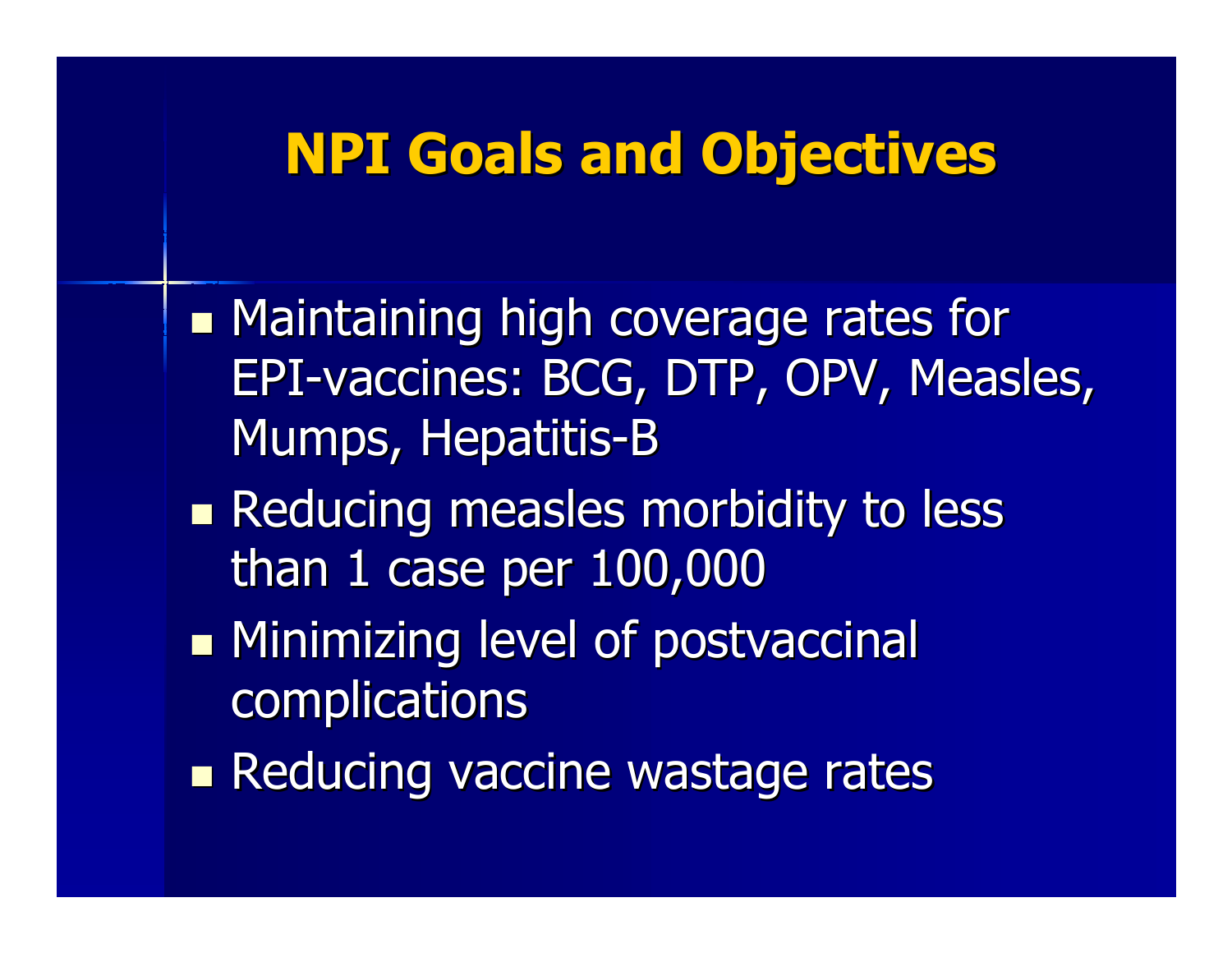## **NPI Goals and Objectives NPI Goals and Objectives**

- **• Maintaining reliable cold chain**
- **Ensuring injection safety through Interest** implementing AD syringes and staff training
- **Ensuring safe waste disposal**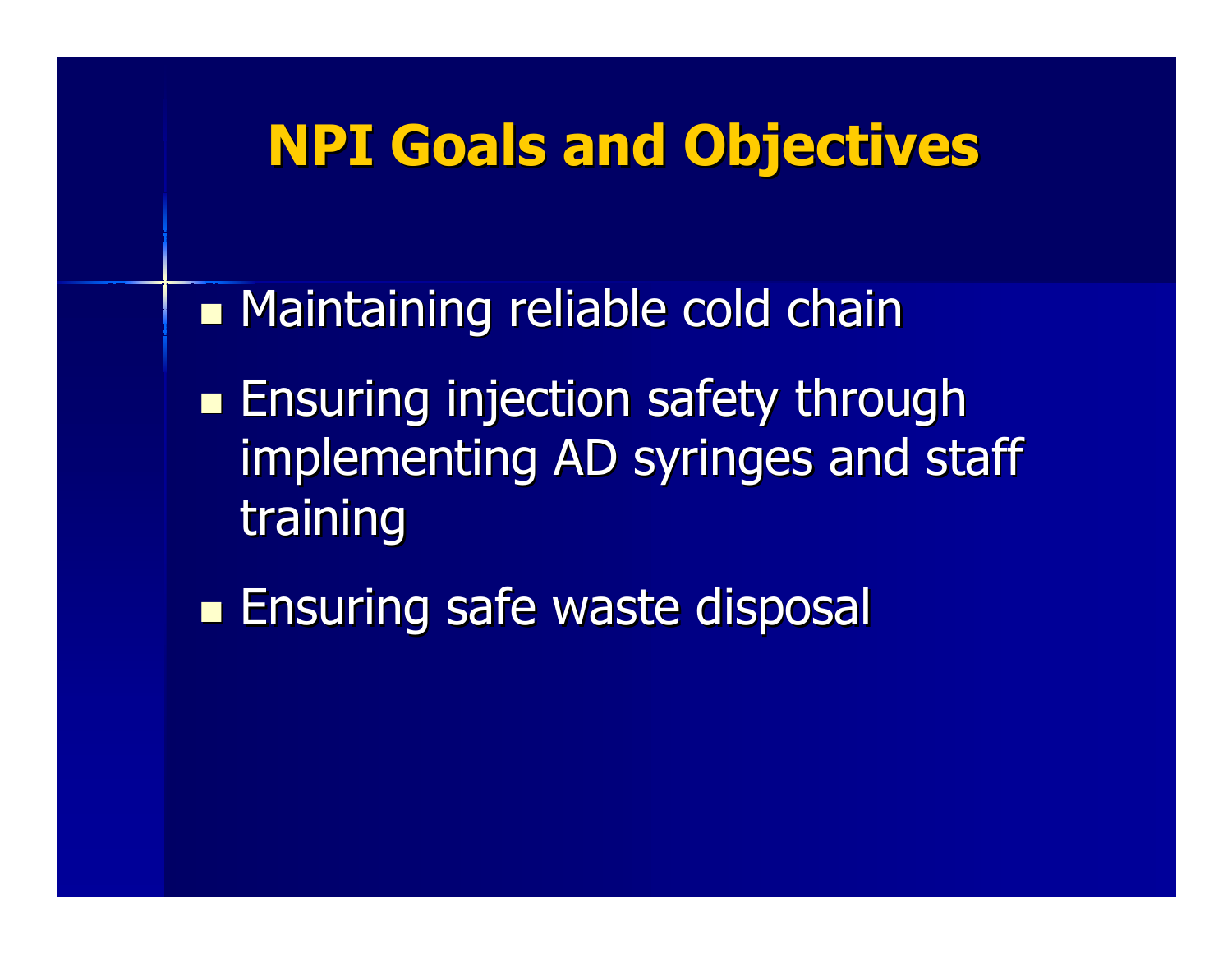## **Major problems of the NPI Major problems of the NPI**

- Imperfect NPI management system, especially data collection and<br>processing, epidemiological<br>monitoring & surveillance
- **Registering fatal post-vaccinal** complications
- **Lacking financing for National injection Lacking financing for National injection safety program**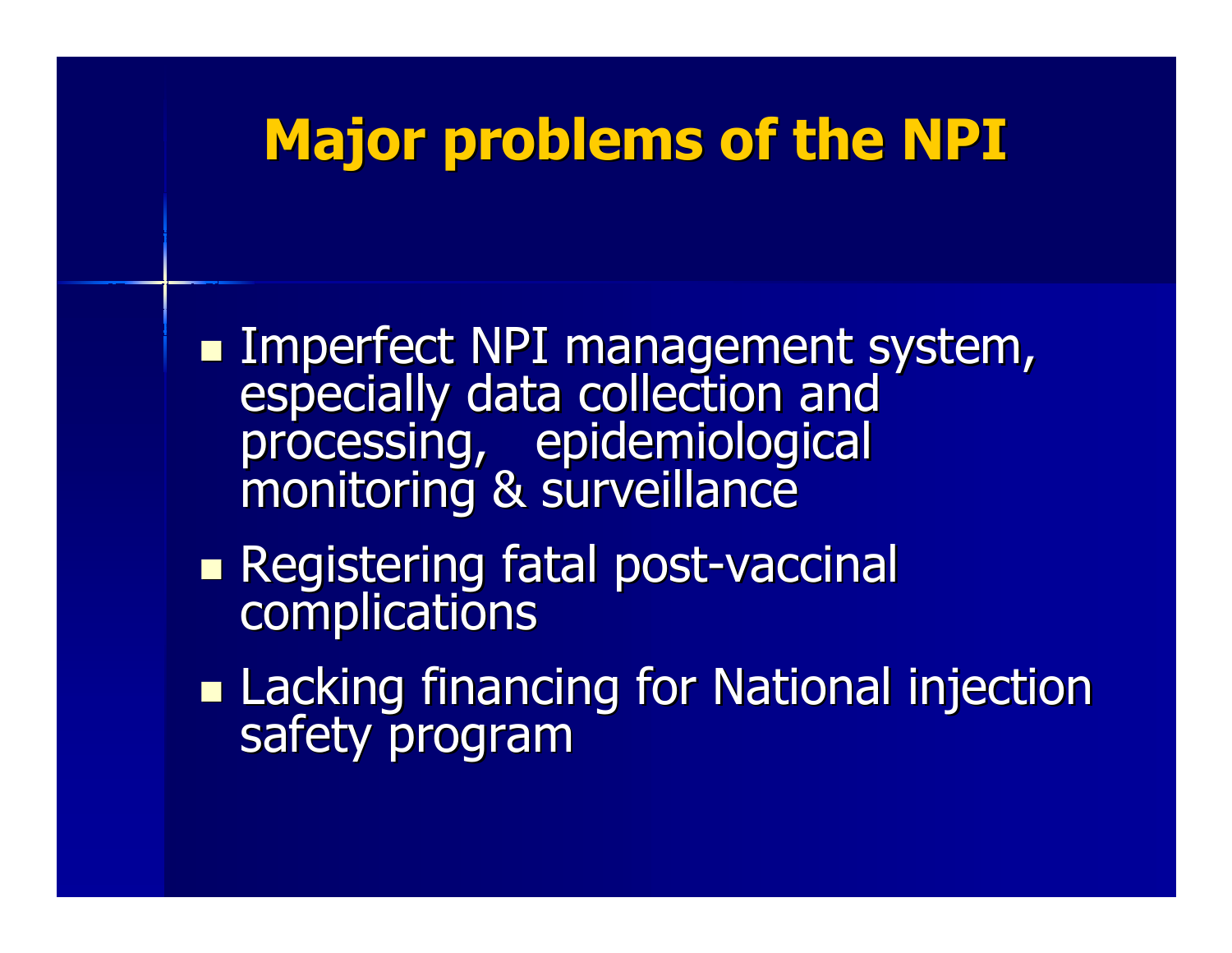## **Major problems of the NPI Major problems of the NPI**

- Worn-out cold chain equipment<br>needing replacement
- **Poorly developed process of vaccine** procurement
- **Butare Staff lacking knowledge and skills**
- **Low mumps vaccine coverage**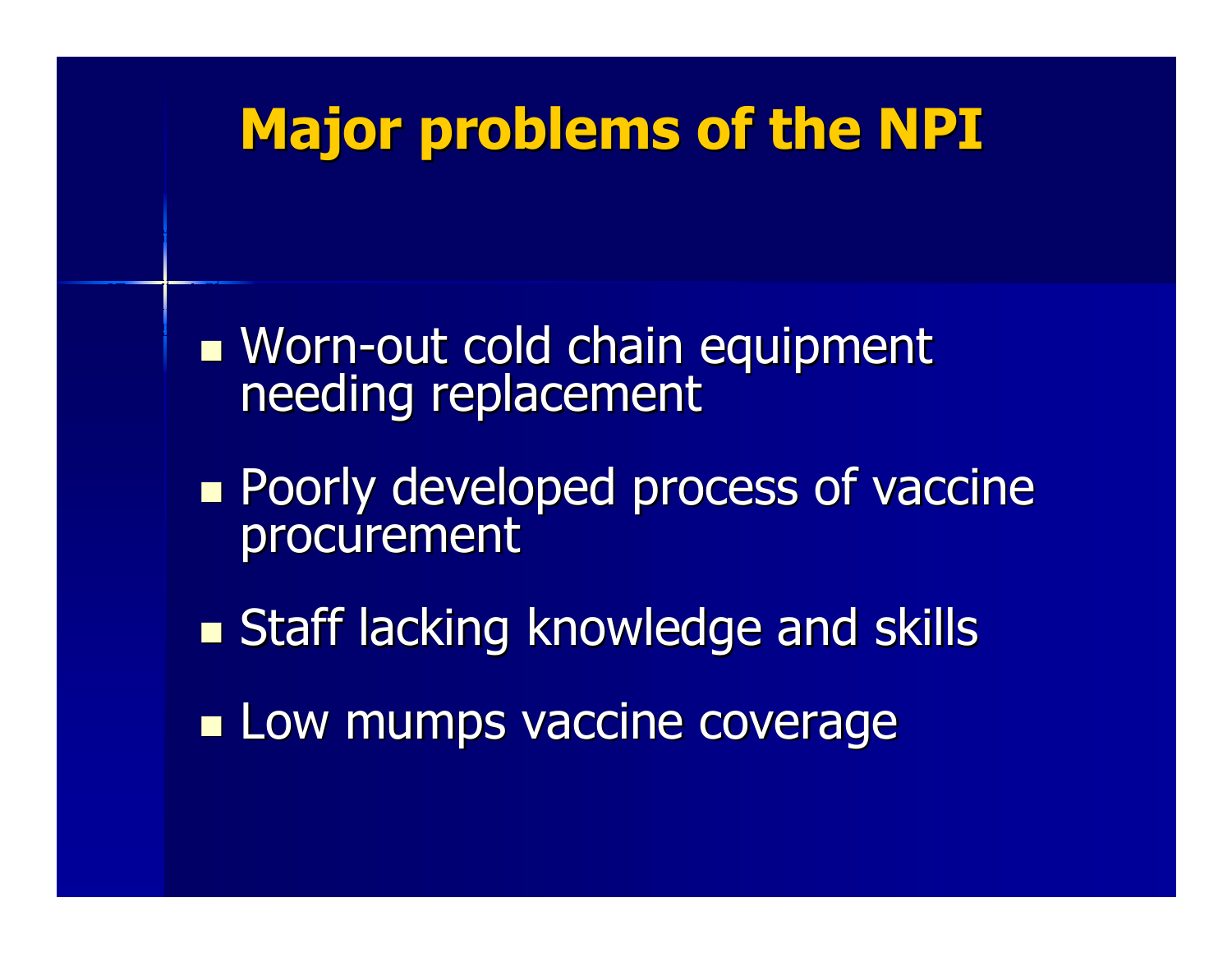**Major expense line items for NPI (2000, 2002, (2000, 2002, projection projection )**

**Labour cost** 

- **Building maintenance and repair**
- **Procurement of vaccines and AD** syringes
- **Example 20 Cold chain equipment procurement** and maintenance

**Transport-relates expenditures**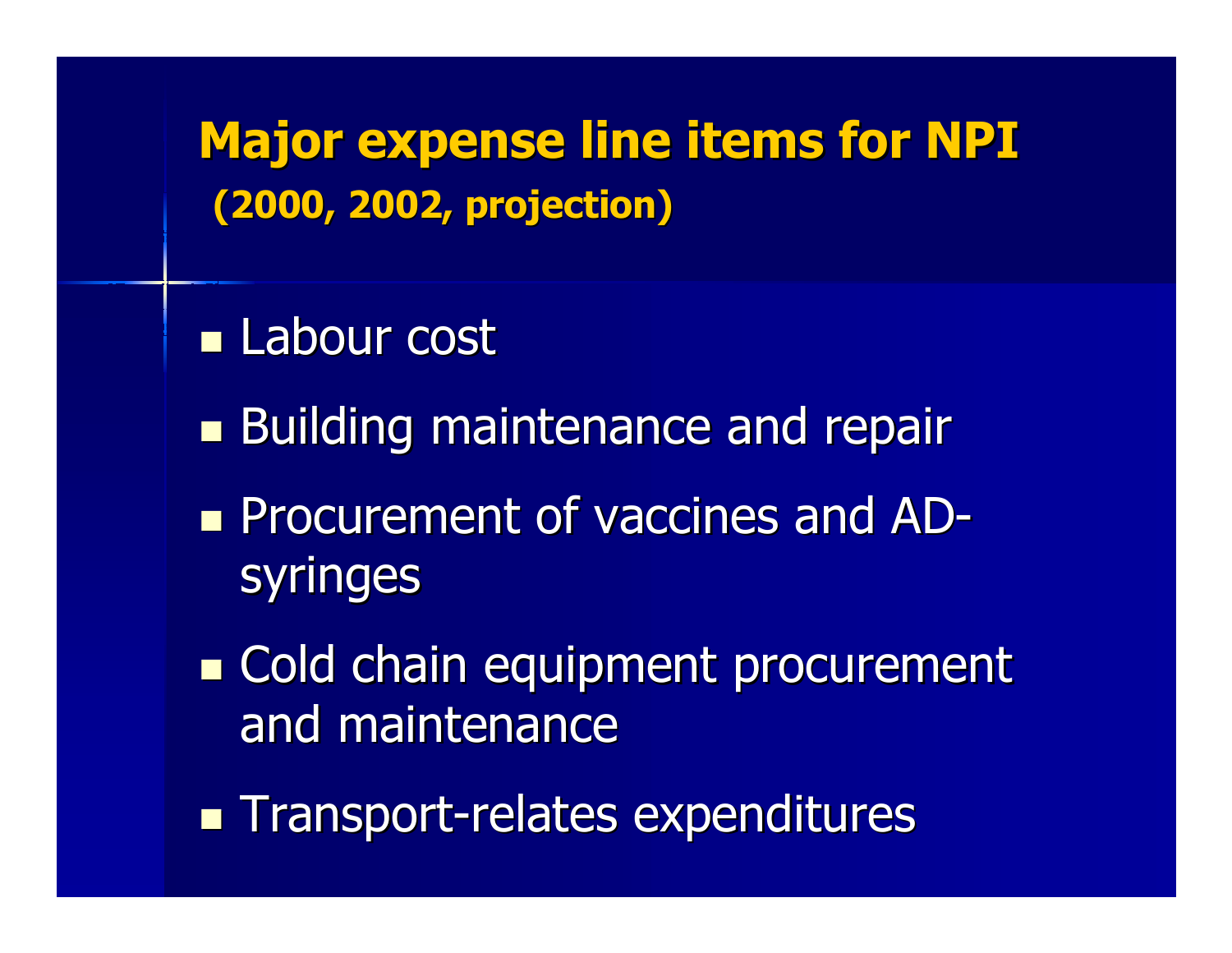### **'Secure' and 'Not-so-secure' expense line items expense line items**

#### **Line items with secure funding Line items with secure funding**

- Labour cost
- -- Building maintenance and repair

### **Line items with 'unsecured' funding funding**

- -- Vaccines and injection supplies
- -- Cold chain equipment procurement and maintenance
- -- Transport-related expenditures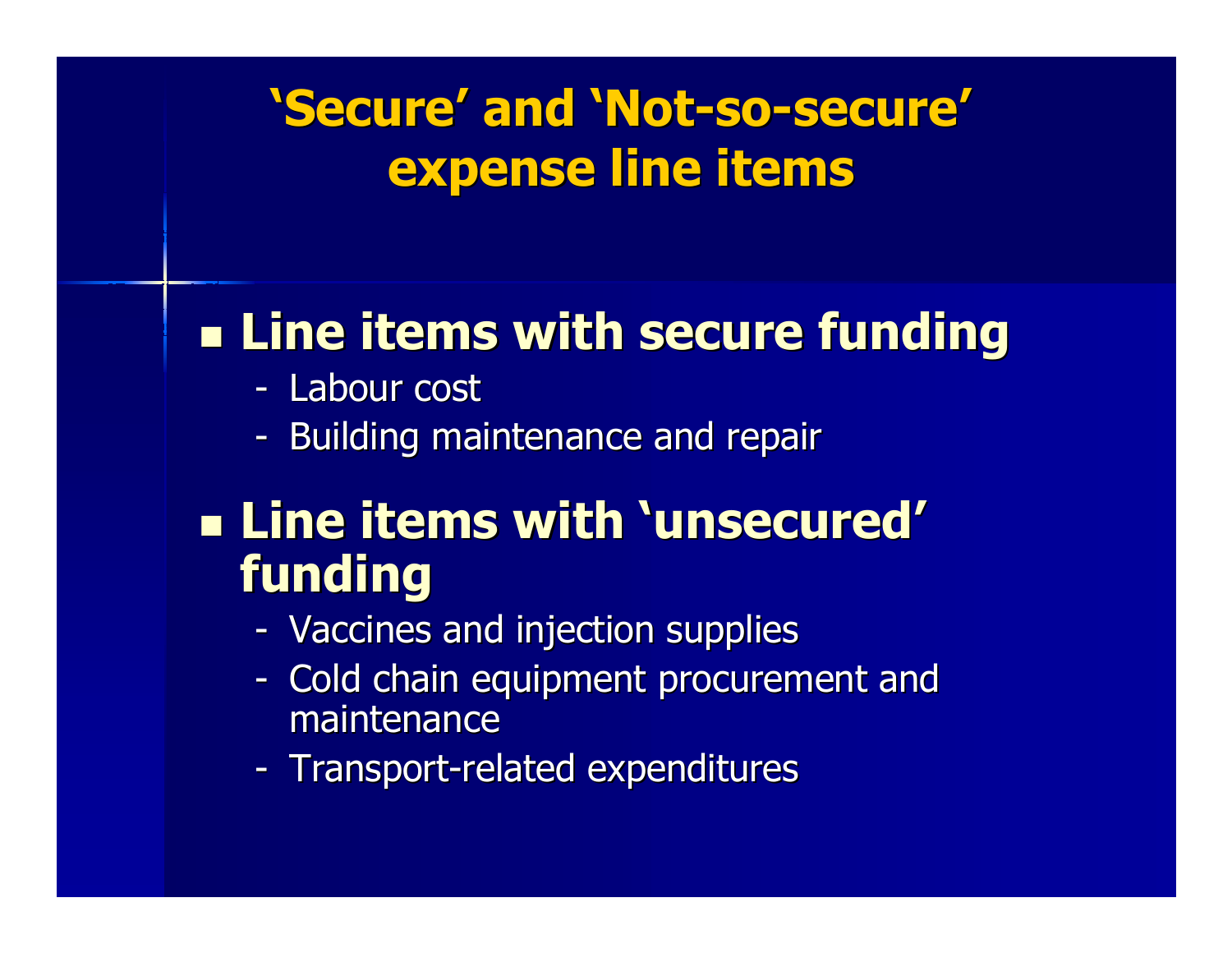## **Vaccine procurement for NPI**

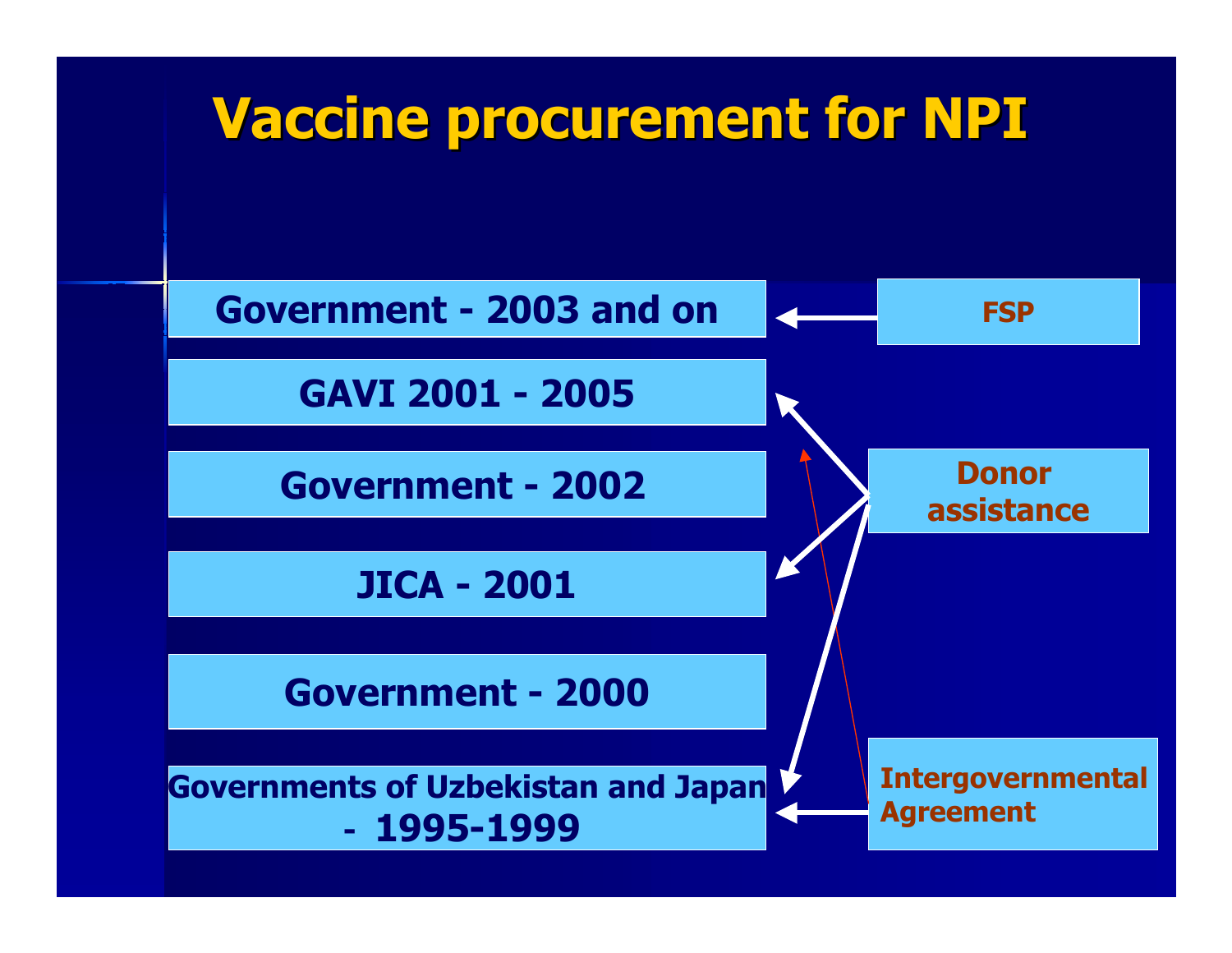## **Vaccine procurement for NPI Vaccine procurement for NPI**

#### Factors with positive impact:

- Government readiness to comply with the obligations taken and to gradually<br>increase budgetary allocations for vaccine procurement
- e<br>Se **Moderate growth of National economy**

Factors with negative impact:

**Exercise 1 Lack of well-established mechanism for all equation** centralized vaccine procurement  $\cdot$ –– results in delays and stock-outs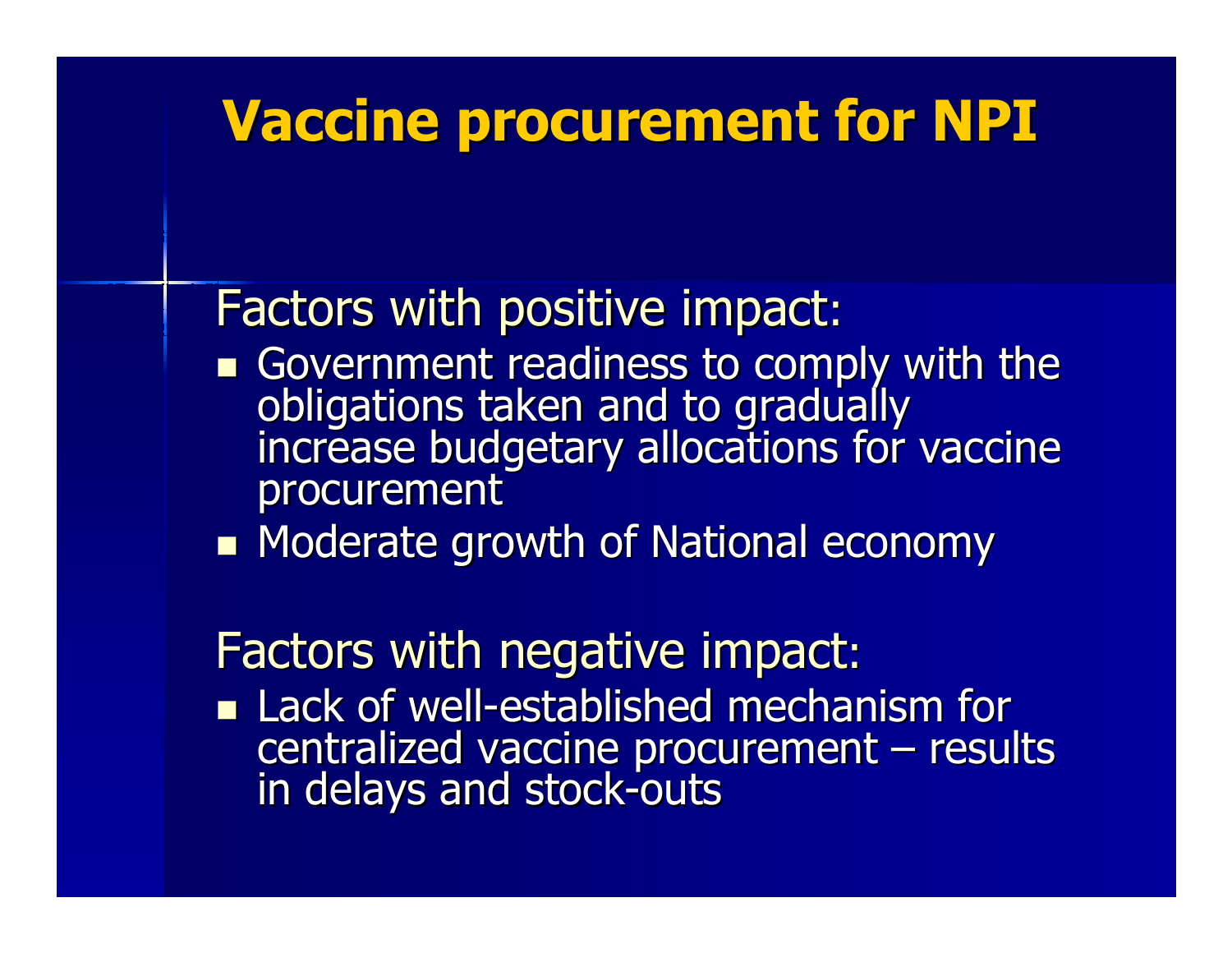## **Procurement and maintenance of cold chain equipment of cold chain equipment**

#### **Tasks :**

- **Cold chain inventory**
- **Developing the cold chain structure taking into** account availability of power supply on the local level
- $\blacksquare$  Securing reliable financing for cold chain equipment procurement and maintenance
- **IMPROVING vaccination strategies for locations with 1mproving vaccination strategies for locations with** no reliable power sources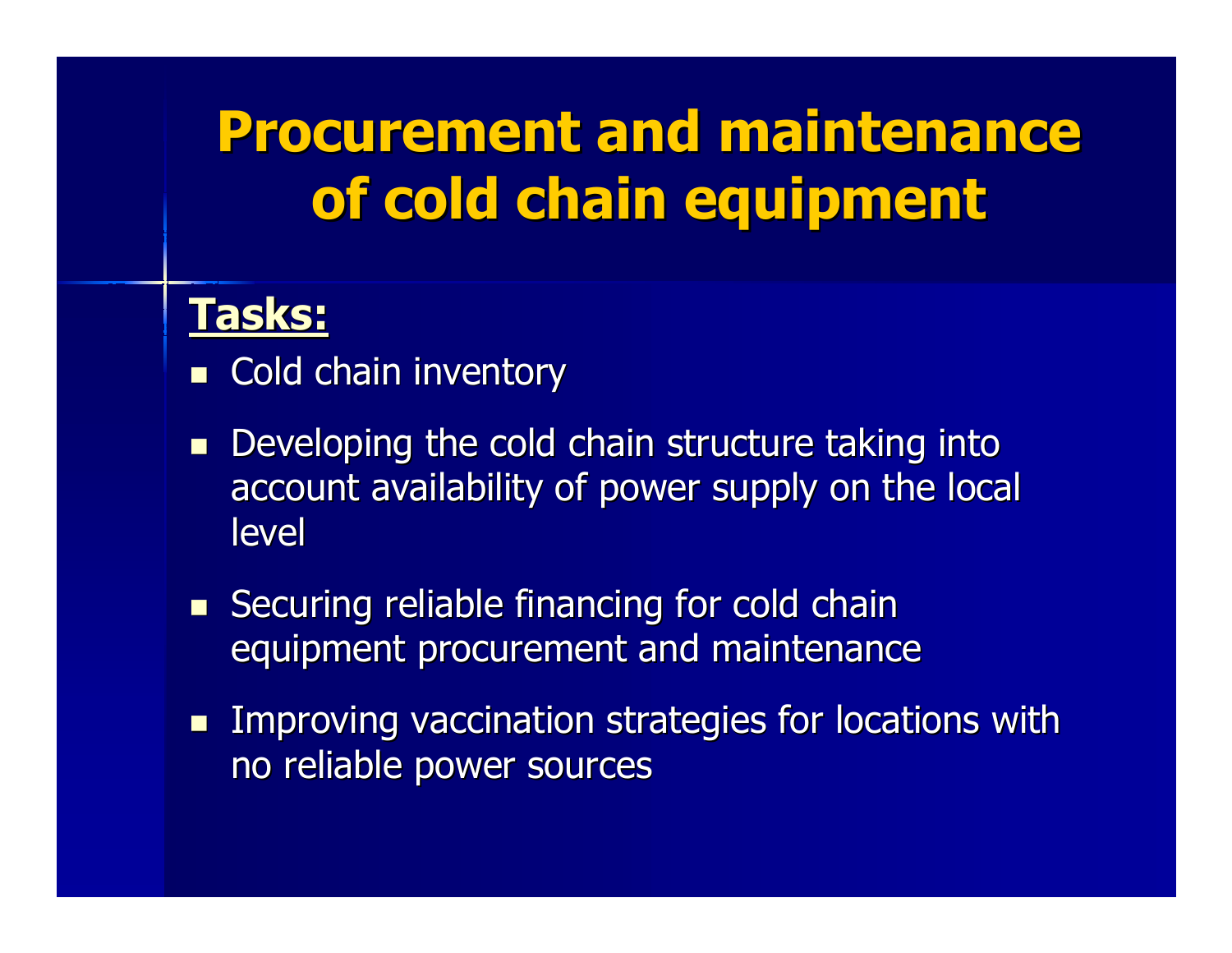## **Providing for injection safety (IS) Providing for injection safety (IS)**

- **Staff training in IS practice**
- **EX Comprehensive implementation of** IS protocols IS protocols
- **Rumanding system of incentives** and penalties related to vaccine use efficiency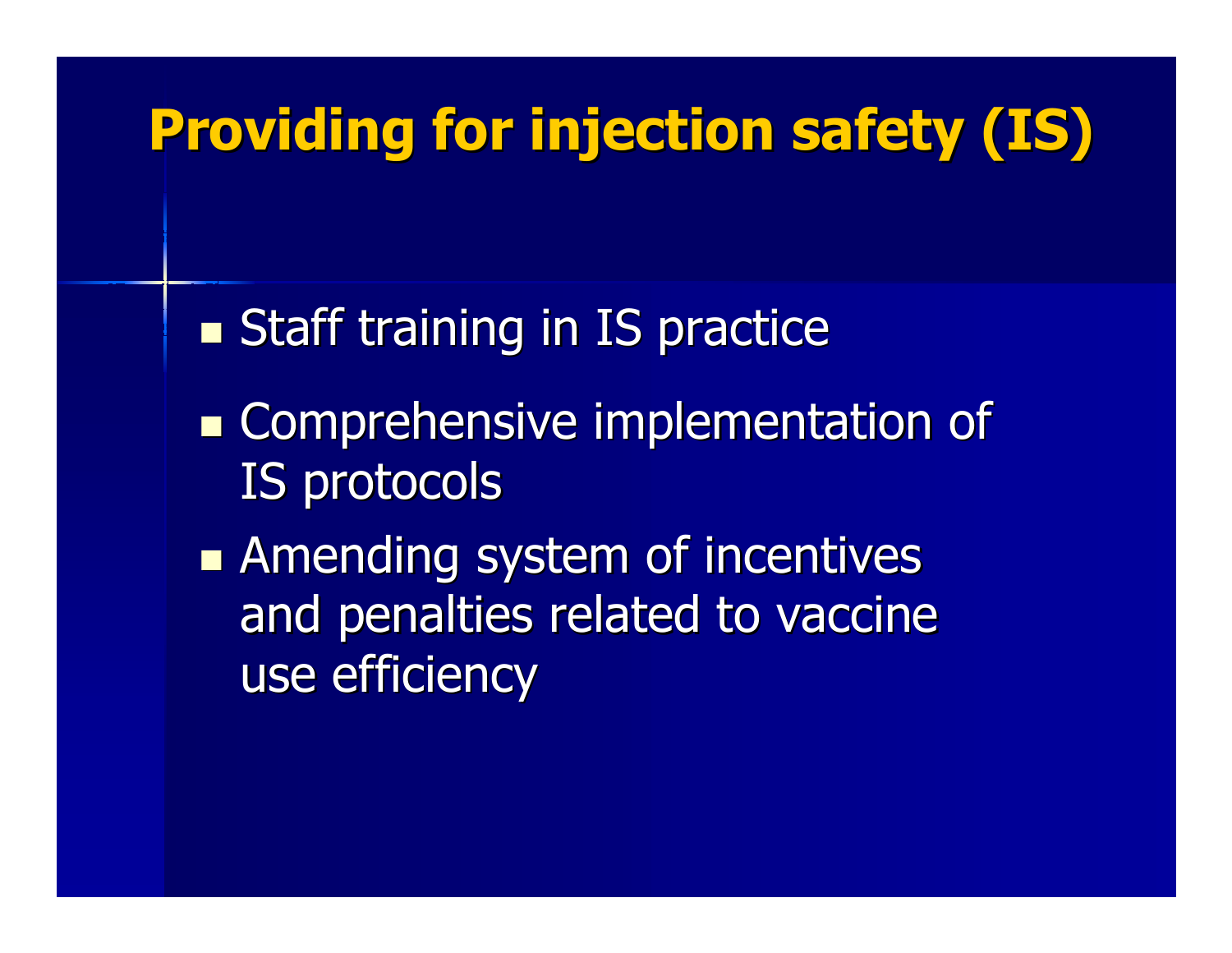#### **Strategies for achieving NPI goals and financial sustainability and financial sustainability**

#### e<br>Se **Mobilizing additional resources**

- MOF  $\mathcal{L}_{\mathcal{A}}$ – financing routine immunization schedule
- -- Search for donor's assistance in financing NDI (measles, 2005)

e<br>Se **Improving reliability of financing sources** 

- -- Developing Developing – in collaboration with MOF – and<br>implementing mechanisms for centralized vaccine procurement
- Elaborating dialog tactics for convincing oblast authorities to maintain continuous cold chain functioning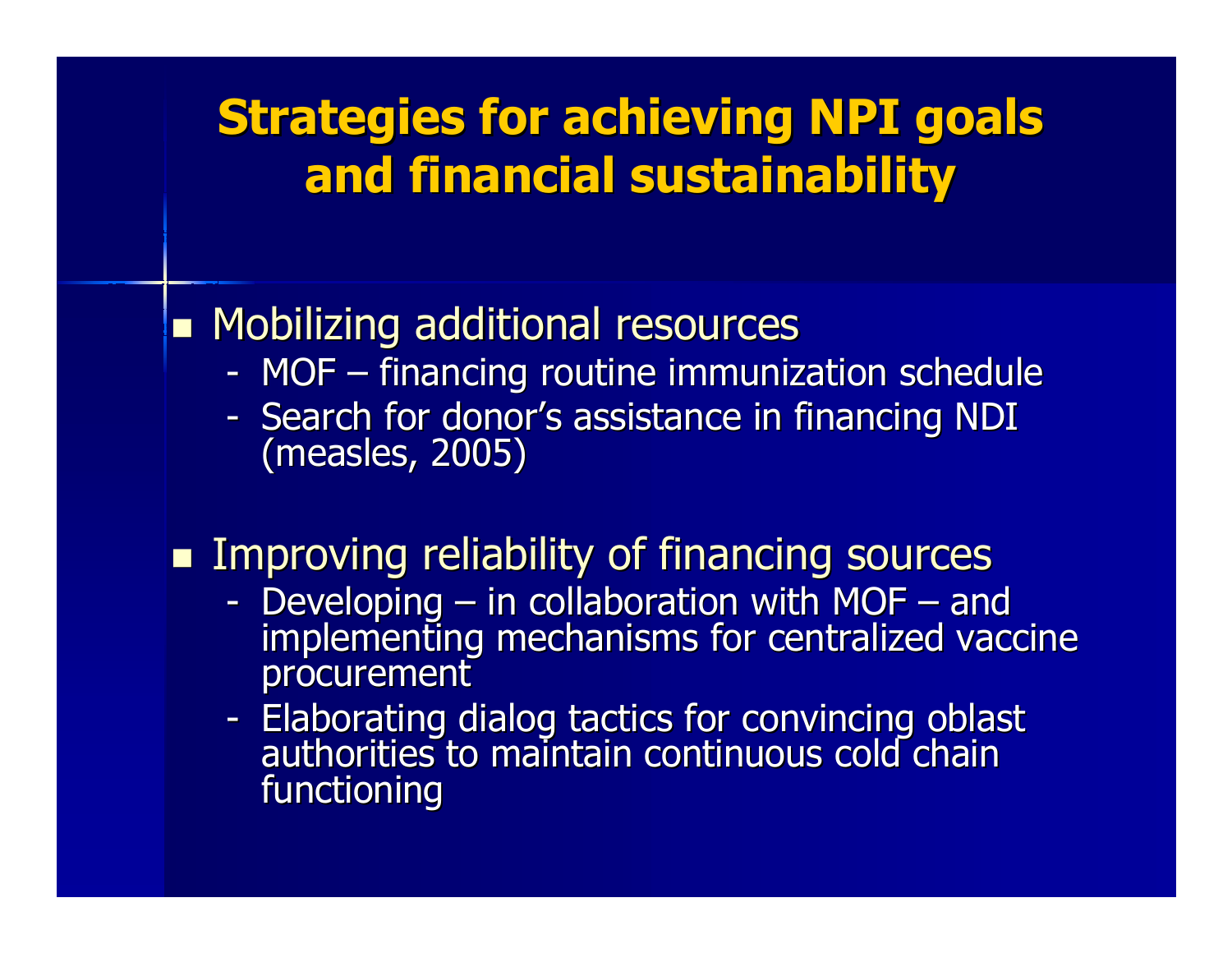#### **Strategies for achieving NPI goals and financial sustainability and financial sustainability**

- e<br>Se **Maximizing program efficiency to minimize** Maximizing program efficiency to minimize the need in additional resources
	- -- Regular analysis of vaccine presentation and<br>combination mix offered by suppliers to<br>estimate optimal set of procured vaccines
	- -- Training healthcare staff in safe injection<br>practice
	- -- Implementing management information<br>system (MIS) to improve resource use<br>efficiency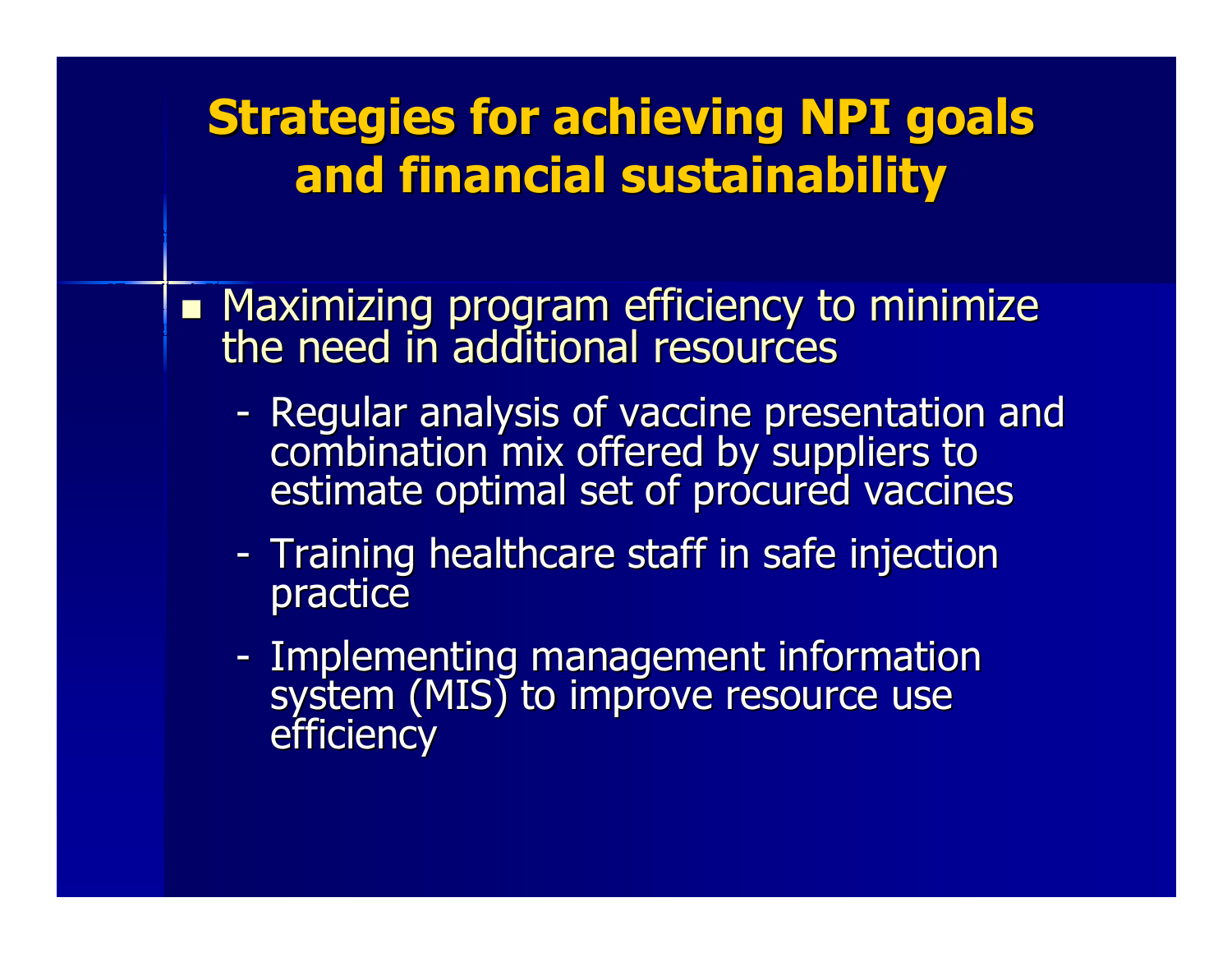## **Relevance of FSP Relevance of FSP**

- $\blacksquare$  Allows to assess real NPI needs
- **Provides detail description of the financial Provides detail description of the financial** needs by line items
- ing.<br>Panah **Allows studying program sensitivity to** presentation mix and wastage rates
- **• May serve as a blue-print for similar** planning in other programs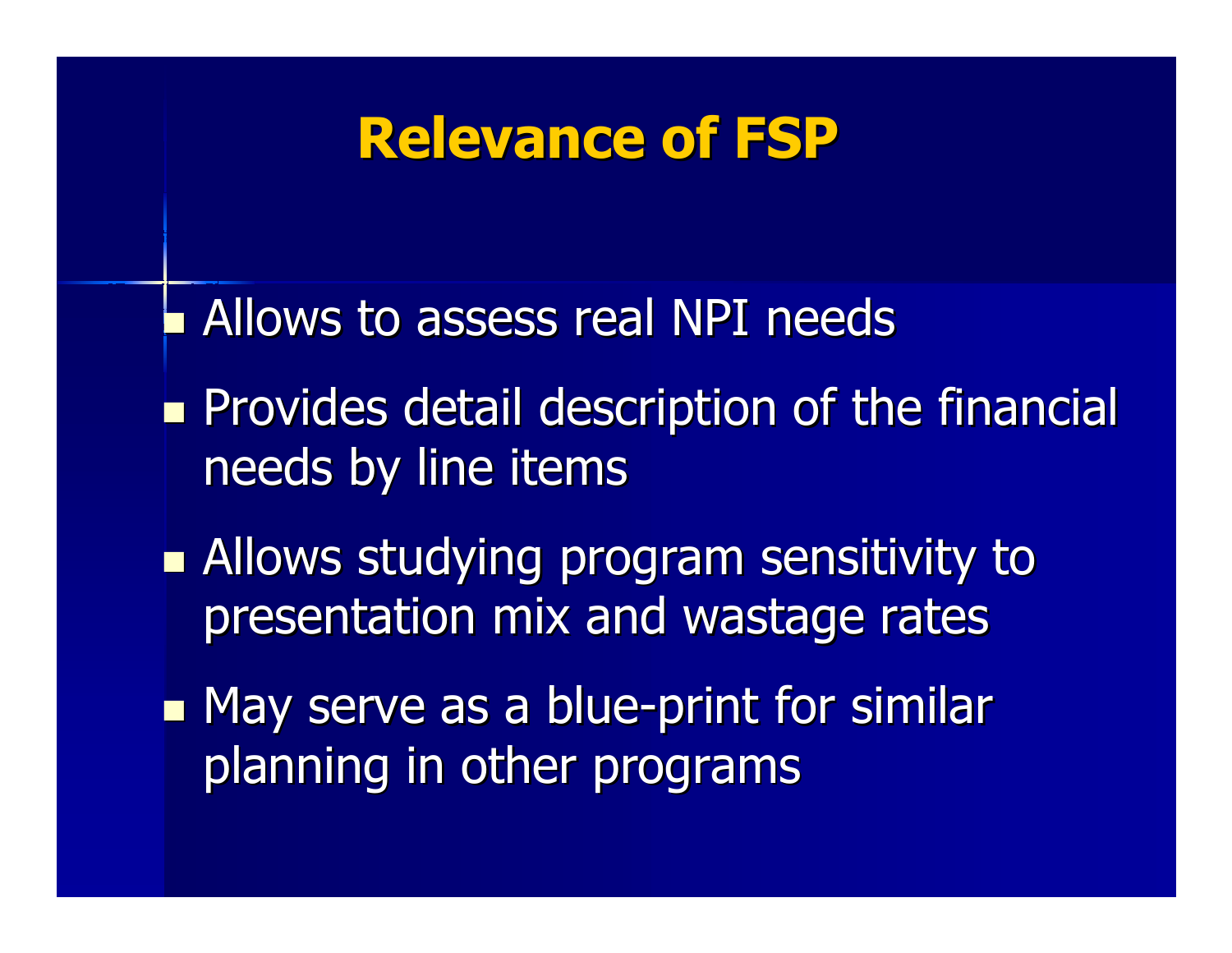## **Lessons learnt from FSP development development**

- e<br>Se  $\blacksquare$  Skills acquired for comprehensive analysis of NPI expense line items and for estimating budget for each line item
- e<br>Se **Multisector approach to problem-solving is** much more effective
- e<br>Se **Decisions taken should be put on paper**
- $\blacksquare$  FSP is not a one-time event  $\cdot$ – $-$  it is a  $\,$ reiterative process